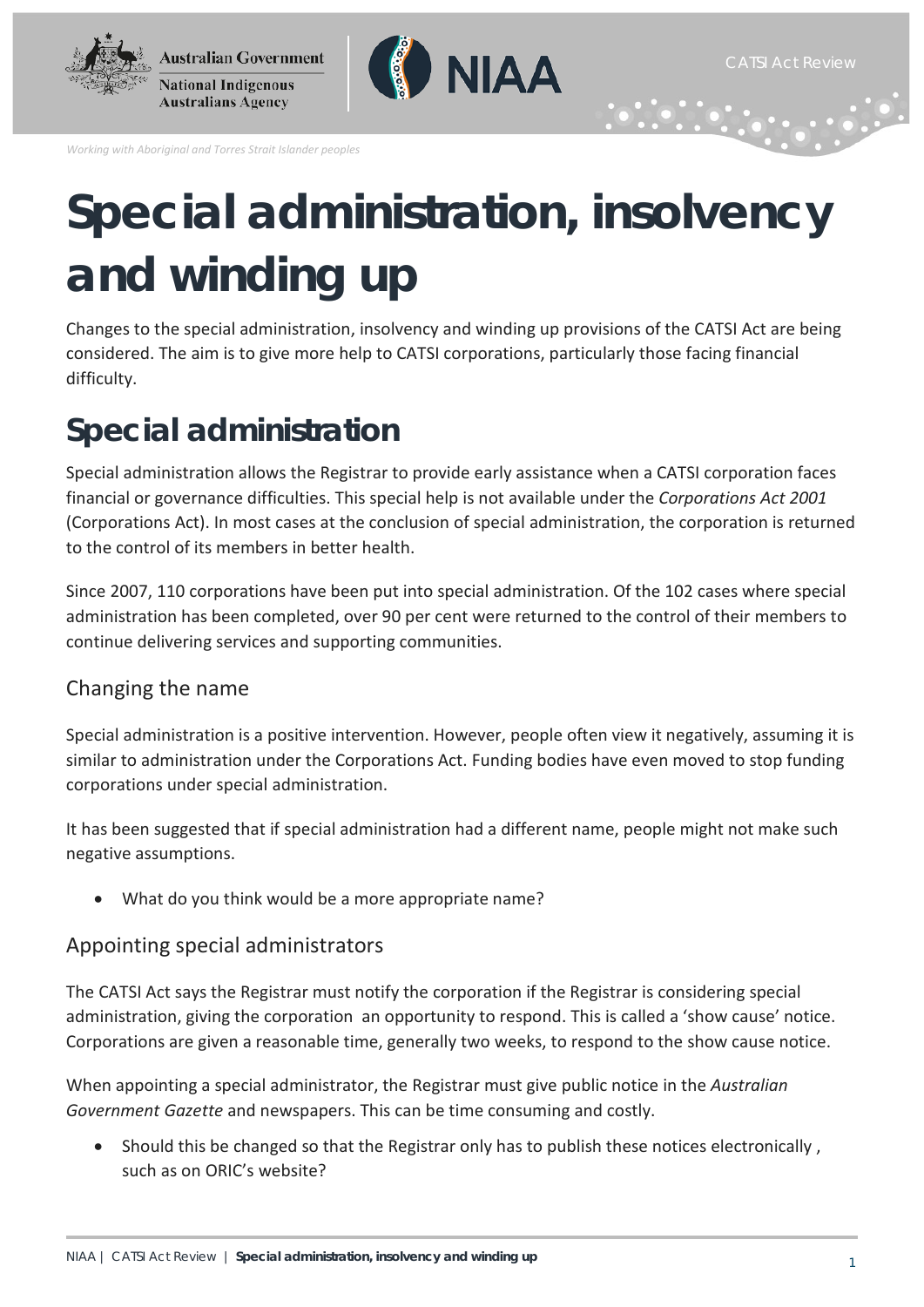#### . . . . . . . . . .

#### 'Show cause' notice

One of the grounds for placing a corporation under special administration is where a majority of directors request the Registrar do so. However, even if all the directors have unanimously agreed to ask the Registrar to appoint a special administrator, the Registrar still has to issue a show cause notice.

We think the Registrar should not have to issue a show case notice if either all or the majority of directors ask for a special administrator to be appointed.

- Should the show cause process be removed if the majority of a corporation's directors request the appointment of a special administrator, or should it only be where all directors have unanimously asked the Registrar?
- Is there any other way the show cause process could be streamlined or shortened?

#### Grounds for appointment

Currently one of the grounds for appointing a special administrator is if the Registrar thinks that the CATSI corporation has traded at a loss for at least six of the last 12 months. This can be hard to work out where corporations operate on a seasonal basis or if record keeping is poor. Also, some financially strong corporations receive grant funding either annually, twice a year, or four times a year—and because of these fluctuations in their finances, this ground could apply.

• Do you agree with changing this ground to one that applies if the Registrar or an authorised officer identifies irregularities in a corporation's financial affairs.

#### Keeping contracts going during special administration

The Corporations Act was changed in 2018 so that contracts of insolvent companies could not be stopped just because the company went into receivership or voluntary administration. Stopping contracts, including funding agreements, during special administration is more likely to harm than help a corporation.

• We propose changing the CATSI Act to include a similar provision. Do you agree?

## **Examinable affairs and financial matters**

Currently the Registrar can authorise someone to examine the books of a CATSI corporation and report back on its affairs, including any irregularities in the operations or examinable affairs of the corporation. We propose changing the CATSI Act to explicitly allow the Registrar to authorise an officer to examine how a corporation's financial affairs are managed, and report back to the Registrar on any financial irregularities.

This would provide an express basis for examining facts that may support a determination that a corporation be placed under special administration on the grounds proposed above.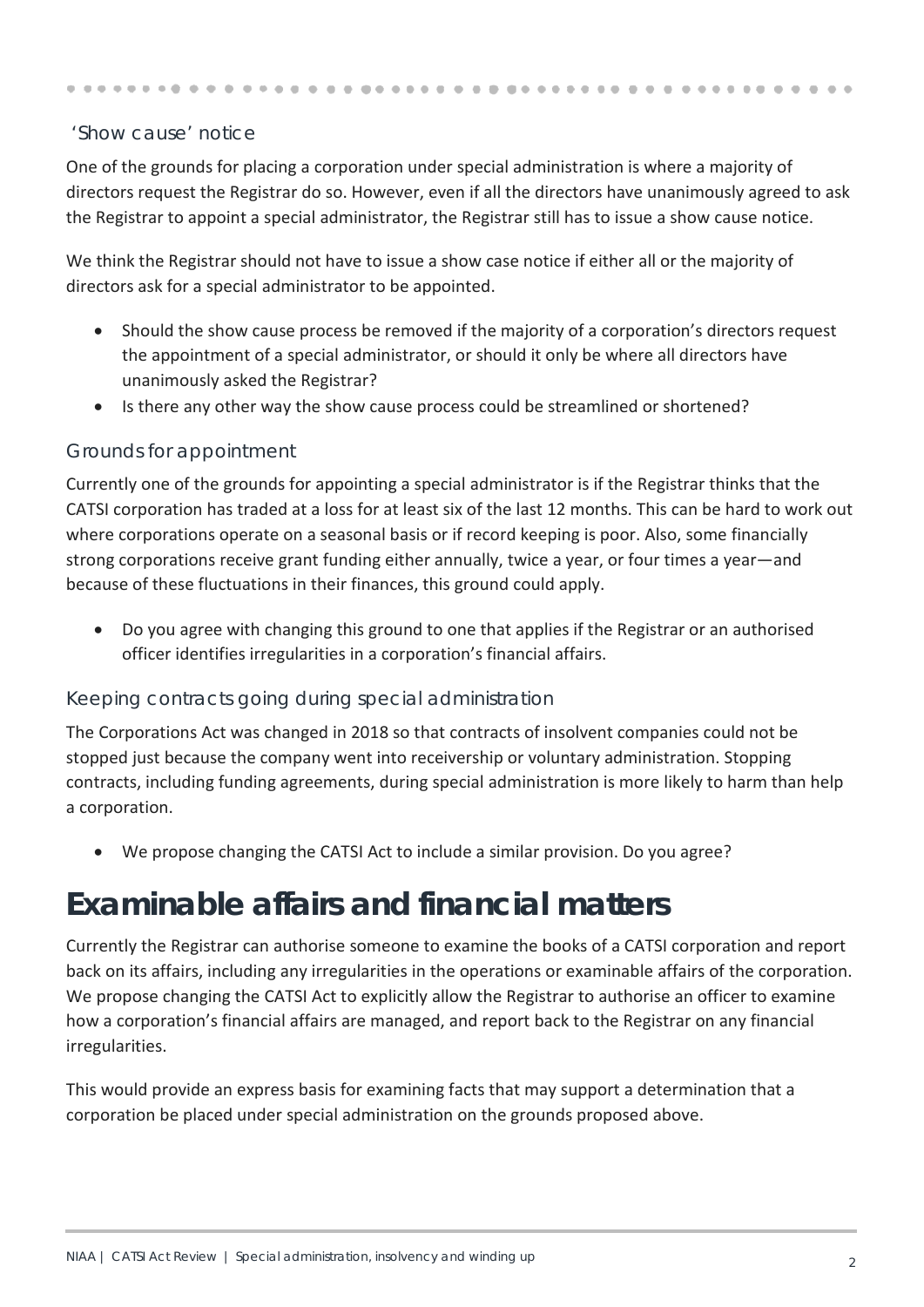- - Do you think authorised officers should be able to examine and report on a corporation's financial irregularities?

# **Insolvency and winding up**

A CATSI corporation may be insolvent if it cannot pay its debts when they must be paid. Running an insolvent corporation can put directors at risk of being found personally liable for certain debts of the corporation and/or having to pay penalties under the CATSI Act.

The CATSI Act provides a means for winding up a corporation. Winding up involves taking control of the corporation from its directors, finalising the corporation's affairs, selling its assets (if any) and dissolving the corporation (so it ceases to exist).

But an insolvent corporation does not necessarily have to be wound up. With the help of special administration, a corporation with financial or governance difficulties may get back on track and continue operating.

### Rebuttable presumptions of insolvency

If a corporation is insolvent and nothing is done to improve it, the court can wind it up—but this can be a long and difficult process.

One way to make it easier for a court to wind up a corporation is to introduce practical tests for insolvency, based on evidence and advice from a specialist. If a CATSI corporation meets these tests, the court would then be able to assume that the corporation is insolvent. This is called a 'presumption of insolvency'.

A corporation would still have the chance to show a court that it can pay its debts even if a presumption of insolvency exists. A court would then decide whether the corporation should or should not be wound up based on all the evidence before it.

Some responses to the Technical Review of the CATSI Act expressed concern that adopting these presumptions would make it too easy to wind up a CATSI corporation. They also felt it could be deemed discriminatory and heavy handed.

In answer to these concerns, we emphasise that a CATSI corporation can still seek to prove to the court it is not insolvent. Also, only the Registrar could make an application to the court on these grounds.

Would you agree that a CATSI corporation should be presumed to be insolvent if an authorised officer or a special administrator has reported to the Registrar that:

- the corporation has failed to keep adequate written financial records (with no time period specified), or
- the corporation has failed to keep adequate financial records for a period of seven years?